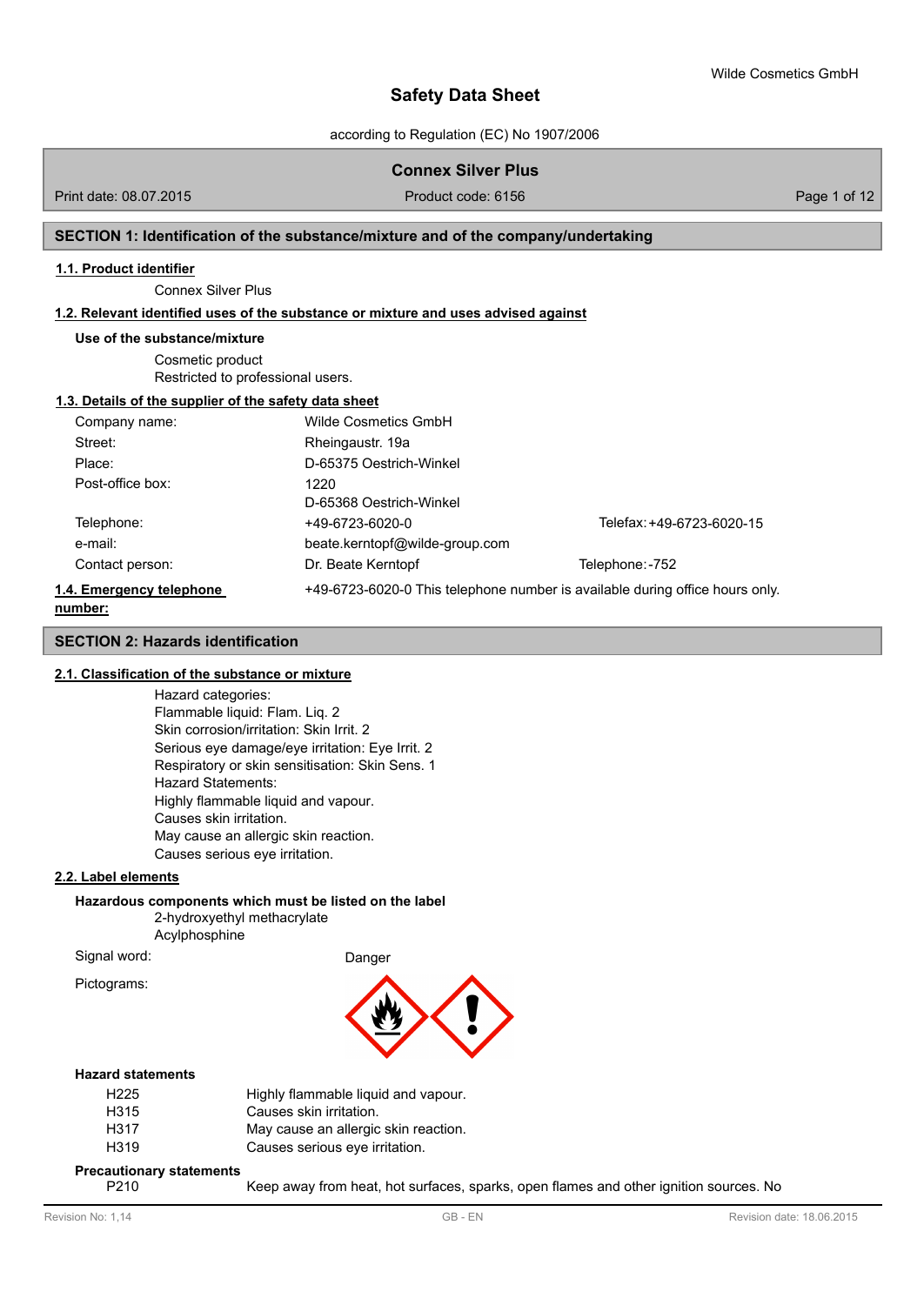according to Regulation (EC) No 1907/2006

# **Connex Silver Plus**

| Print date: 08.07.2015 | Product code: 6156                                                                                              | Page 2 of 12 |
|------------------------|-----------------------------------------------------------------------------------------------------------------|--------------|
|                        | smoking.                                                                                                        |              |
| P233                   | Keep container tightly closed.                                                                                  |              |
| P240                   | Ground/bond container and receiving equipment.                                                                  |              |
| P <sub>241</sub>       | Use explosion-proof electrical/ventilating/lighting equipment.                                                  |              |
| P242                   | Use only non-sparking tools.                                                                                    |              |
| P <sub>243</sub>       | Take precautionary measures against static discharge.                                                           |              |
| P261                   | Avoid breathing dust/fume/gas/mist/vapours/spray.                                                               |              |
| P <sub>264</sub>       | Wash Wash hands after handling. thoroughly after handling.                                                      |              |
| P272                   | Contaminated work clothing should not be allowed out of the workplace.                                          |              |
| P280                   | Wear protective gloves/protective clothing/eye protection/face protection.                                      |              |
| P303+P361+P353         | IF ON SKIN (or hair): Take off immediately all contaminated clothing. Rinse skin with<br>water/shower.          |              |
| P333+P313              | If skin irritation or rash occurs: Get medical advice/attention.                                                |              |
| P352                   | Wash with plenty of water.                                                                                      |              |
| P364                   | And wash it before reuse.                                                                                       |              |
| P305+P351+P338         | IF IN EYES: Rinse cautiously with water for several minutes. Remove contact lenses, if                          |              |
| P337+P313              | present and easy to do. Continue rinsing.                                                                       |              |
|                        | If eye irritation persists: Get medical advice/attention.                                                       |              |
| P370+P378              | In case of fire: Use Use water spray, alcohol-resistant foam, dry chemical or carbon<br>dioxide. to extinguish. |              |
| P403+P235              | Store in a well-ventilated place. Keep cool.                                                                    |              |
| P501                   | Dispose of contents/container to Offer surplus and non-recyclable solutions to a licensed<br>disposal company   |              |

#### **Special labelling of certain mixtures**

Restricted to professional users.

# **2.3. Other hazards**

Keep out of the reach of children.

Irritating to eyes, respiratory system and skin. May cause sensitization by skin contact. Repeated exposure may cause skin dryness or cracking. Vapours may cause drowsiness and dizziness. When using, do not eat, drink or smoke. Wash hands before breaks and at the end of workday. Repeated absorption may cause disorder of central nervous system, liver, kidneys and blood. Harmful to aquatic organisms, may cause long-term adverse effects in the aquatic environment.

# **SECTION 3: Composition/information on ingredients**

# **3.2. Mixtures**

#### **Chemical characterization**

Chemical Name / INCI: Alcohol (ethanol, ethyl alcohol) HEMA (2-hydroxyethyl methacrylate) Aqua (Water) Acylphosphine Pentaerythrityl Tetra-di-t-butyl Hydroxyhydrocinnamate Piroctone Olamine BHT p-Hydroxyanisole Colloidal Silver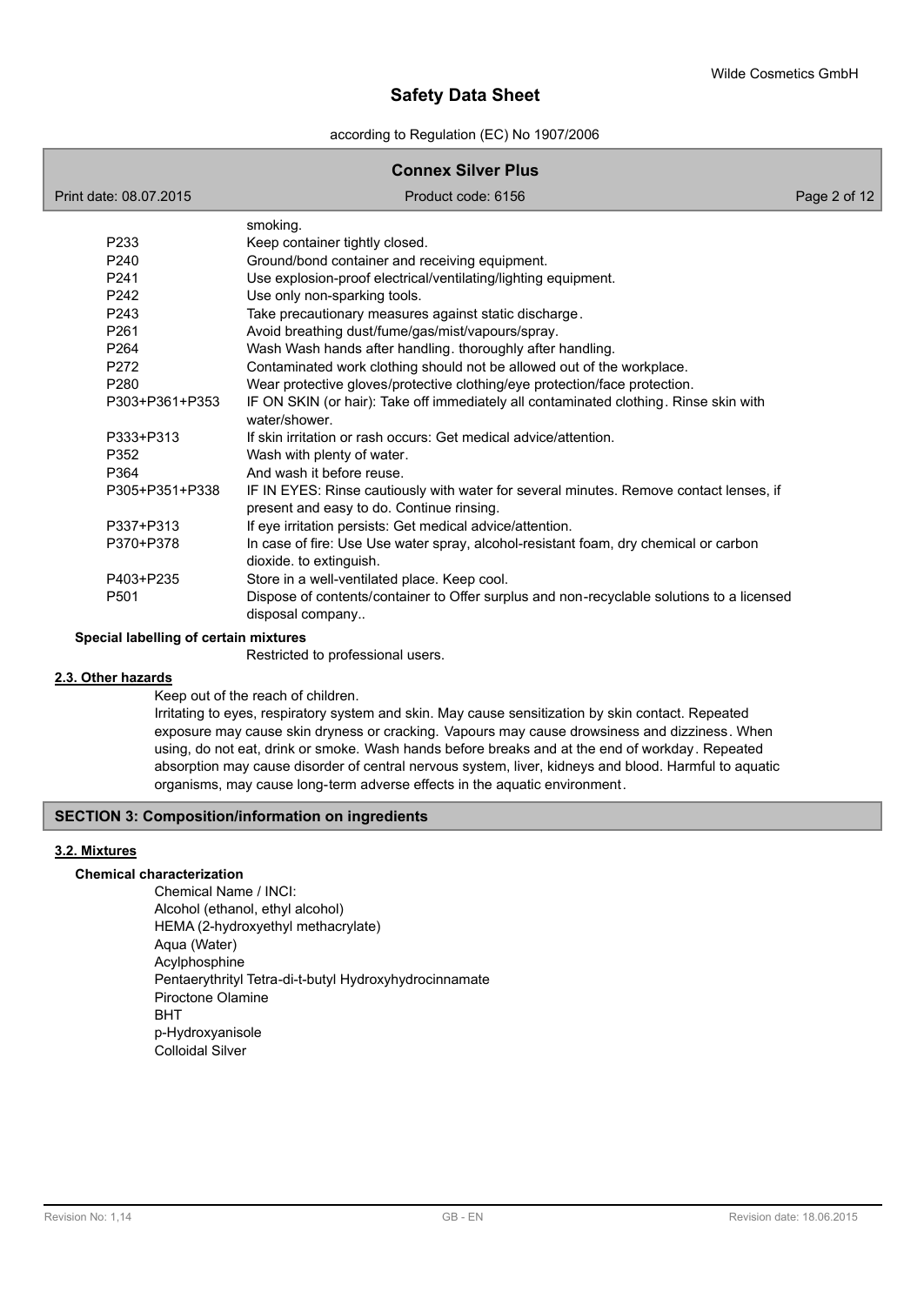according to Regulation (EC) No 1907/2006

**Connex Silver Plus**

Print date: 08.07.2015 Product code: 6156 Product code: 6156 Page 3 of 12

#### **Hazardous components**

| CAS No     | Chemical name                                                   |              |                 | Quantity    |  |  |
|------------|-----------------------------------------------------------------|--------------|-----------------|-------------|--|--|
|            | EC No                                                           | Index No     | <b>REACH No</b> |             |  |  |
|            | Classification according to Regulation (EC) No. 1272/2008 [CLP] |              |                 |             |  |  |
| 868-77-9   | 2-hydroxyethyl methacrylate                                     |              |                 | $25 - 50 %$ |  |  |
|            | 212-782-2                                                       | 607-124-00-X |                 |             |  |  |
|            | Eye Irrit. 2, Skin Irrit. 2, Skin Sens. 1; H319 H315 H317       |              |                 |             |  |  |
| 84434-11-7 | Acylphosphine                                                   |              |                 | $0.1 - 1%$  |  |  |
|            | 282-810-6                                                       |              |                 |             |  |  |
|            | Skin Sens. 1, Aquatic Chronic 2; H317 H411                      |              |                 |             |  |  |

Full text of H and EUH phrases: see section 16.

#### **Further Information**

The classification is in compliance with coming legislation and therefore may differ from the safety label on the package.

# **SECTION 4: First aid measures**

# **4.1. Description of first aid measures**

## **General information**

Take off all contaminated clothing immediately. Call a physician immediately.

#### **After inhalation**

Move to fresh air. Keep patient warm and at rest. If breathing is irregular or stopped, administer artificial respiration. If unconscious place in recovery position and seek medical advice.

#### **After contact with skin**

In case of contact, immediately flush skin with soap and plenty of water. If skin irritation occurs, seek medical advice/attention. In case of accidental skin contact avoid concurrent exposure to the sun or other sources of UV light which may increase the sensitivity of skin.

#### **After contact with eyes**

In case of eye contact, remove contact lens and rinse immediately with plenty of water, also under the eyelids, for at least 15 minutes. Consult a physician.

In case of accidental eye contact avoid concurrent exposure to the sun or other sources of UV light which may increase the sensitivity of eye.

## **After ingestion**

Clean mouth with water and drink afterwards plenty of water. Do NOT induce vomiting. Call a physician immediately.

#### **4.2. Most important symptoms and effects, both acute and delayed**

Vapours may cause irritation to the eyes, respiratory system and the skin. May cause sensitization by skin contact. Vapours may cause drowsiness and dizziness. Symptoms: Exposure may result in reddening, tears and itching of the eyes and soreness in the nose and throat, together with coughing. Difficulty in breathing. May cause headache and dizziness. Unconsciousness. Repeated or prolonged contact with the preparation may cause removal of natural fat from the skin resulting in non-allergic contact dermatitis and absorption through the skin.

# **4.3. Indication of any immediate medical attention and special treatment needed**

Treat symptomatically.

# **SECTION 5: Firefighting measures**

# **5.1. Extinguishing media**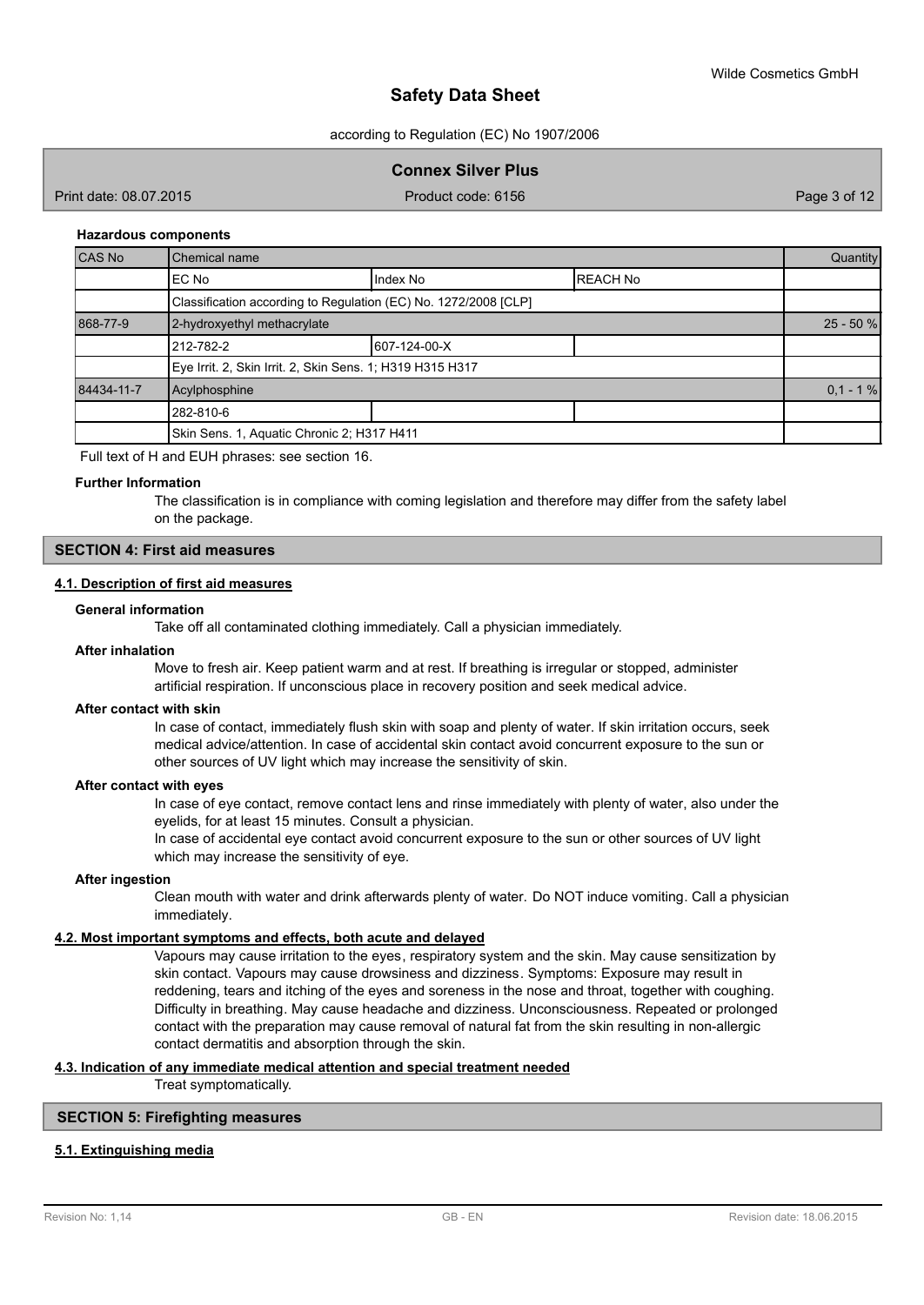according to Regulation (EC) No 1907/2006

# **Connex Silver Plus**

Print date: 08.07.2015 Product code: 6156 Product code: 6156 Page 4 of 12

#### **Suitable extinguishing media**

Use water spray, alcohol-resistant foam, dry chemical or carbon dioxide. Use extinguishing measures that are appropriate to local circumstances and the surrounding environment.

#### **Unsuitable extinguishing media**

Do not use a solid water stream as it may scatter and spread fire.

### **5.2. Special hazards arising from the substance or mixture**

Vapours are heavier than air and may spread along floors. Vapors may spread long distances and ignite. Vapours may form explosive mixtures with air. Take necessary action to avoid static electricity discharge (which might cause ignition of organic vapours). Keep away from sources of ignition - No smoking. Use water spray to cool unopened containers. Polymerization can occur. Polymerization is a highly exothermic reaction and may generate sufficient heat to cause thermal decomposition and /or rupture containers.

# **5.3. Advice for firefighters**

Wear self-contained breathing apparatus and protective suit. Use only explosion-proof equipment.

#### **Additional information**

Collect contaminated fire extinguishing water separately. This must not be discharged into drains. Prevent fire extinguishing water from contaminating surface water or the ground water system. Fire residues and contaminated fire extinguishing water must be disposed of in accordance with local regulations.

# **SECTION 6: Accidental release measures**

#### **6.1. Personal precautions, protective equipment and emergency procedures**

Ensure adequate ventilation. Evacuate personnel to safe areas. Use personal protective equipment. Keep away from sources of ignition - No smoking. Avoid breathing vapors, mist or gas. Avoid contact with skin and eyes.

#### **6.2. Environmental precautions**

Do not flush into surface water or sanitary sewer system. If the product contaminates rivers and lakes or drains inform respective authorities.

### **6.3. Methods and material for containment and cleaning up**

Contain spillage, soak up with non-combustible absorbent material, (e.g. sand, earth, diatomaceous earth, vermiculite) and transfer to a container for disposal according to local / national regulations (see section 13). Ensure adequate ventilation. Use explosion-proof equipment.

#### **6.4. Reference to other sections**

13. Disposal considerations

#### **SECTION 7: Handling and storage**

#### **7.1. Precautions for safe handling**

#### **Advice on safe handling**

Use only with adequate ventilation. Handle and open container with care. Avoid contact with skin, eyes and clothing. Avoid breathing vapors, mist or gas. Wash hands before breaks and at the end of workday. Handle in accordance with good industrial hygiene and safety practice. Take notice of labels and material safety data sheets for the working chemicals. Refer also to instructions for use.

#### **Advice on protection against fire and explosion**

Take precautionary measures against static discharges. Vapors may spread long distances and ignite. Vapours may form explosive mixtures with air. Keep away from sources of ignition - No smoking.

#### **Further information on handling**

When using, do not eat, drink or smoke. Polymerisation occurs when exposed to white light, ultraviolet light or heat.

Refer also to instructions for use.

#### **7.2. Conditions for safe storage, including any incompatibilities**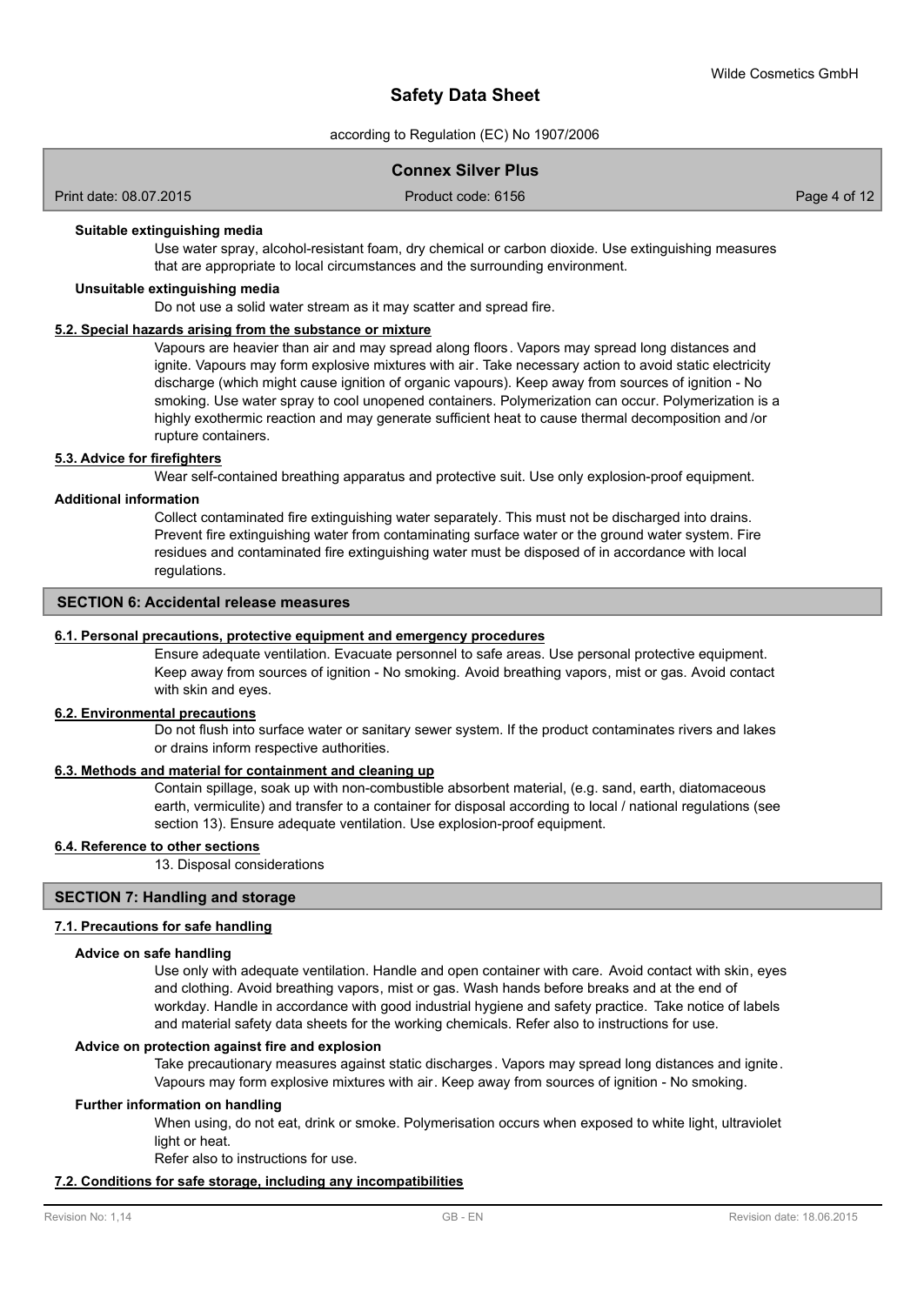according to Regulation (EC) No 1907/2006

|  | <b>Connex Silver Plus</b> |  |  |
|--|---------------------------|--|--|
|--|---------------------------|--|--|

Print date: 08.07.2015 **Product code: 6156** Page 5 of 12

# **Requirements for storage rooms and vessels**

Keep in an area equipped with solvent resistant flooring. Keep containers tightly closed in a dry, cool and well-ventilated place. Keep away from heat and sources of ignition. Store in original container. Keep away from direct sunlight.

# **Advice on storage compatibility**

Keep away from food, drink and animal feedingstuffs. Materials to avoid: Oxidizing and spontaneously flammable products, Flammable materials, Organic peroxides, Oxidizing agents

# **7.3. Specific end use(s)**

Cosmetic product

# **SECTION 8: Exposure controls/personal protection**

## **8.1. Control parameters**

# **Exposure limits (EH40)**

| l CAS No | Substance | ppm   | mg/m <sup>3</sup> | fibres/ml | Category      | Origin |
|----------|-----------|-------|-------------------|-----------|---------------|--------|
| 64-17-5  | Ethanol   | 1000l | 1920              |           | TWA(8 h)      | WEL    |
|          |           |       |                   |           | STEL (15 min) | WEL    |

## **DNEL/DMEL values**

| <b>CAS No</b>            | Substance                   |                |          |                         |  |  |  |
|--------------------------|-----------------------------|----------------|----------|-------------------------|--|--|--|
| DNEL type                |                             | Exposure route | Effect   | Value                   |  |  |  |
| 64-17-5                  | ethanol, ethyl alcohol      |                |          |                         |  |  |  |
| Worker DNEL, long-term   |                             | dermal         | systemic | 343 mg/kg bw/day        |  |  |  |
| Consumer DNEL, long-term |                             | dermal         | systemic | 206 mg/kg bw/day        |  |  |  |
| Consumer DNEL, long-term |                             | oral           | systemic | 87 mg/kg bw/day         |  |  |  |
| Consumer DNEL, long-term |                             | inhalation     | systemic | 114 mg/m <sup>3</sup>   |  |  |  |
| Worker DNEL, long-term   |                             | inhalation     | systemic | 950 mg/ $m3$            |  |  |  |
| Consumer DNEL, acute     |                             | inhalation     | local    | 950 mg/m <sup>3</sup>   |  |  |  |
| Worker DNEL, acute       |                             | inhalation     | local    | 1900 mg/m <sup>3</sup>  |  |  |  |
| 868-77-9                 | 2-hydroxyethyl methacrylate |                |          |                         |  |  |  |
| Consumer DNEL, long-term |                             | inhalation     | systemic | $2,9$ mg/m <sup>3</sup> |  |  |  |
| Consumer DNEL, long-term |                             | oral           | systemic | 0,83 mg/kg bw/day       |  |  |  |
| Worker DNEL, long-term   |                             | inhalation     | systemic | 4,9 mg/ $m3$            |  |  |  |
| Worker DNEL, long-term   |                             | dermal         | systemic | 1,3 mg/kg bw/day        |  |  |  |
| Consumer DNEL, long-term |                             | dermal         | systemic | 0,83 mg/kg bw/day       |  |  |  |
| 84434-11-7               | Acylphosphine               |                |          |                         |  |  |  |
| $\,$                     |                             |                |          |                         |  |  |  |
| Worker DNEL, long-term   |                             | inhalation     | systemic | 5,88 mg/ $m^3$          |  |  |  |
| Worker DNEL, long-term   |                             | dermal         | systemic | 1,7 mg/kg bw/day        |  |  |  |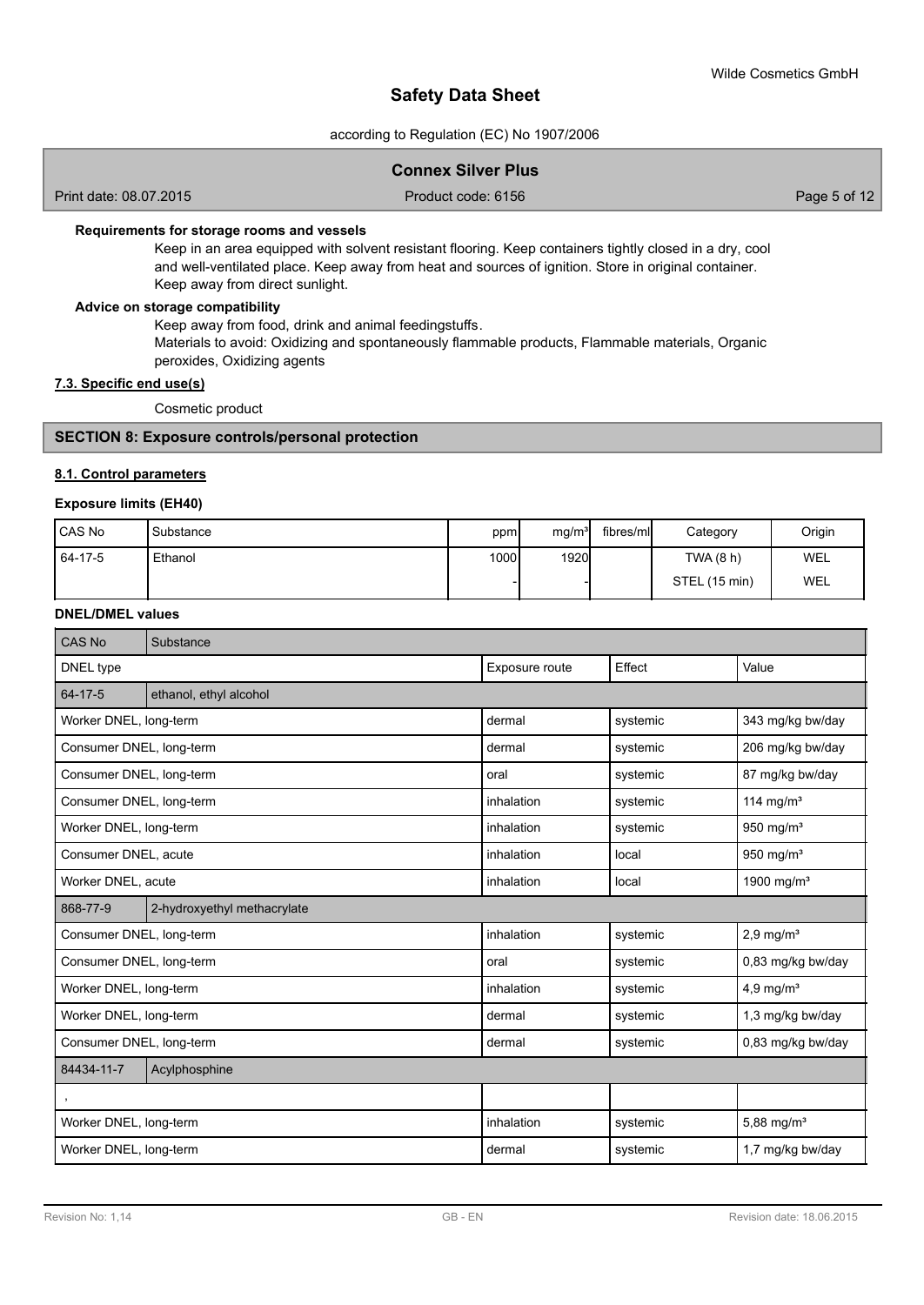according to Regulation (EC) No 1907/2006

**Connex Silver Plus**

Print date: 08.07.2015 **Product code: 6156** Page 6 of 12

#### **PNEC values**

| <b>CAS No</b>                                               | Substance                      |              |  |  |  |  |
|-------------------------------------------------------------|--------------------------------|--------------|--|--|--|--|
| Value<br>Environmental compartment                          |                                |              |  |  |  |  |
| $64 - 17 - 5$                                               | ethanol, ethyl alcohol         |              |  |  |  |  |
| Freshwater sediment                                         |                                | 3,6 mg/kg    |  |  |  |  |
| Marine sediment                                             |                                | 2,9 mg/kg    |  |  |  |  |
| Soil                                                        |                                | 0,63 mg/kg   |  |  |  |  |
| Marine water                                                |                                | 0,79 mg/l    |  |  |  |  |
| Freshwater                                                  |                                | 0,96 mg/l    |  |  |  |  |
| Secondary poisoning                                         |                                | 720 mg/kg    |  |  |  |  |
| 868-77-9<br>2-hydroxyethyl methacrylate                     |                                |              |  |  |  |  |
| Marine water                                                |                                | 0,482 mg/l   |  |  |  |  |
| 0,476 mg/kg<br>Soil                                         |                                |              |  |  |  |  |
| 10 mg/l<br>Micro-organisms in sewage treatment plants (STP) |                                |              |  |  |  |  |
| 3,79 mg/kg<br>Marine sediment                               |                                |              |  |  |  |  |
| Freshwater sediment                                         |                                | 3,79 mg/kg   |  |  |  |  |
| Freshwater                                                  |                                | 0,482 mg/l   |  |  |  |  |
| 84434-11-7                                                  | Acylphosphine                  |              |  |  |  |  |
| Soil                                                        |                                | 0,047 mg/kg  |  |  |  |  |
| 0,00101 mg/l<br>Freshwater                                  |                                |              |  |  |  |  |
|                                                             | 0,024 mg/kg<br>Marine sediment |              |  |  |  |  |
| Marine water                                                | 0,000101 mg/l                  |              |  |  |  |  |
| Freshwater sediment                                         |                                | $0,24$ mg/kg |  |  |  |  |

#### **8.2. Exposure controls**

#### **Appropriate engineering controls**

Information about special precautions needed for bulk handling is available on request. Handle in accordance with good industrial hygiene and safety practice. To avoid risks to man and the environment, comply with the instructions for use.

# **Protective and hygiene measures**

Provide sufficient air exchange and/or exhaust in work rooms. Handle and open container with care. Keep away from food, drink and animal feedingstuffs. Avoid contact with skin, eyes and clothing. Take off all contaminated clothing immediately. Wash hands before breaks and at the end of workday.

## **Eye/face protection**

Tightly fitting safety goggles

#### **Hand protection**

Use protective skin cream before handling the product. Solvent-resistant gloves (butyl-rubber) Please observe the instructions regarding permeability and breakthrough time which are provided by the supplier of the gloves. Also take into consideration the specific local conditions under which the product is used, such as the danger of cuts, abrasion, and the contact time. Replace when worn.

#### **Skin protection**

Protective suit

# **Respiratory protection**

Use only with adequate ventilation. In case of insufficient ventilation wear suitable respiratory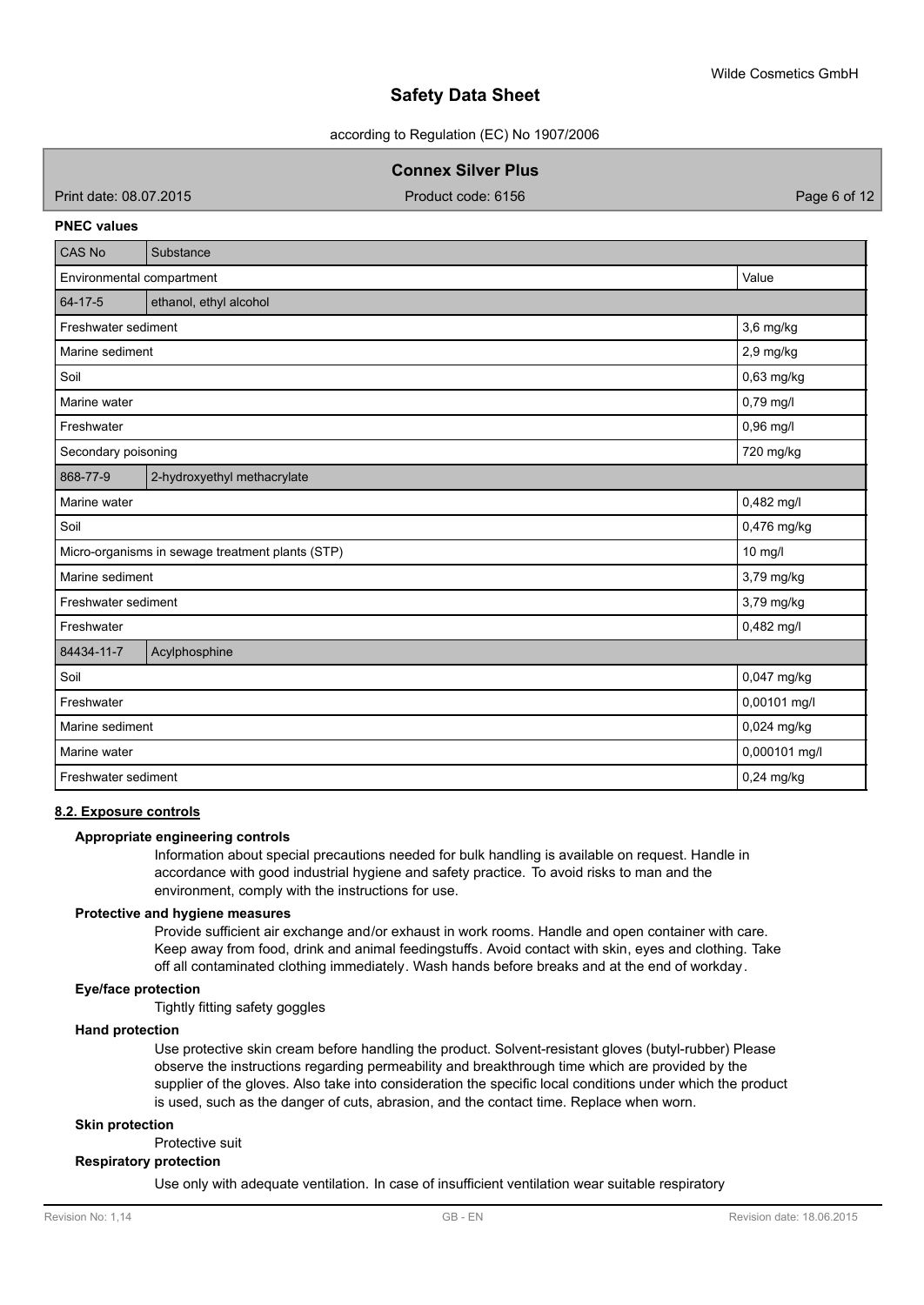according to Regulation (EC) No 1907/2006

|                                                                  | according to regulation (LO) NO 1507/2000                                                                                                                       |                           |              |  |  |  |  |
|------------------------------------------------------------------|-----------------------------------------------------------------------------------------------------------------------------------------------------------------|---------------------------|--------------|--|--|--|--|
| <b>Connex Silver Plus</b>                                        |                                                                                                                                                                 |                           |              |  |  |  |  |
| Print date: 08.07.2015                                           | Product code: 6156                                                                                                                                              |                           | Page 7 of 12 |  |  |  |  |
| equipment. Respiratory protection complying with EN 141.         |                                                                                                                                                                 |                           |              |  |  |  |  |
| <b>Environmental exposure controls</b>                           |                                                                                                                                                                 |                           |              |  |  |  |  |
|                                                                  | The product should not be allowed to enter drains, water courses or the soil. Inform the responsible                                                            |                           |              |  |  |  |  |
|                                                                  | authorities in case of gas leakage, or of entry into waterways, soil or drains.                                                                                 |                           |              |  |  |  |  |
| <b>SECTION 9: Physical and chemical properties</b>               |                                                                                                                                                                 |                           |              |  |  |  |  |
| 9.1. Information on basic physical and chemical properties       |                                                                                                                                                                 |                           |              |  |  |  |  |
| Physical state:                                                  | liquid                                                                                                                                                          |                           |              |  |  |  |  |
| Colour:                                                          | colourless                                                                                                                                                      |                           |              |  |  |  |  |
| Odour:                                                           | characteristic                                                                                                                                                  |                           |              |  |  |  |  |
|                                                                  |                                                                                                                                                                 | <b>Test method</b>        |              |  |  |  |  |
| Changes in the physical state                                    |                                                                                                                                                                 |                           |              |  |  |  |  |
| Initial boiling point and boiling range:                         |                                                                                                                                                                 | 78 °C                     |              |  |  |  |  |
| Flash point:                                                     |                                                                                                                                                                 | 12 °C                     |              |  |  |  |  |
| Lower explosion limits:                                          |                                                                                                                                                                 | 3,5 vol. %                |              |  |  |  |  |
| Upper explosion limits:                                          |                                                                                                                                                                 | 15 vol. %                 |              |  |  |  |  |
| Ignition temperature:                                            |                                                                                                                                                                 | 375 °C                    |              |  |  |  |  |
| Vapour pressure:                                                 |                                                                                                                                                                 | 58 hPa                    |              |  |  |  |  |
| (at 20 $°C$ )<br>Vapour pressure:                                |                                                                                                                                                                 | 293 hPa                   |              |  |  |  |  |
| (at 50 $°C$ )                                                    |                                                                                                                                                                 |                           |              |  |  |  |  |
| Density:                                                         |                                                                                                                                                                 | $>0,89$ g/cm <sup>3</sup> |              |  |  |  |  |
| Water solubility:                                                |                                                                                                                                                                 | soluble                   |              |  |  |  |  |
| Solubility in other solvents                                     |                                                                                                                                                                 |                           |              |  |  |  |  |
|                                                                  | miscible with most organic solvents                                                                                                                             |                           |              |  |  |  |  |
| Solvent content:                                                 |                                                                                                                                                                 | 53,99 %                   |              |  |  |  |  |
| <b>SECTION 10: Stability and reactivity</b>                      |                                                                                                                                                                 |                           |              |  |  |  |  |
| 10.1. Reactivity                                                 |                                                                                                                                                                 |                           |              |  |  |  |  |
|                                                                  | No data is available on the product itself.                                                                                                                     |                           |              |  |  |  |  |
| 10.2. Chemical stability                                         |                                                                                                                                                                 |                           |              |  |  |  |  |
| Keep containers tightly closed in a cool, well-ventilated place. |                                                                                                                                                                 |                           |              |  |  |  |  |
| 10.3. Possibility of hazardous reactions                         |                                                                                                                                                                 |                           |              |  |  |  |  |
| Polymerization can occur.                                        |                                                                                                                                                                 |                           |              |  |  |  |  |
| 10.4. Conditions to avoid                                        |                                                                                                                                                                 |                           |              |  |  |  |  |
|                                                                  | Keep away from heat and sources of ignition. Do not smoke.                                                                                                      |                           |              |  |  |  |  |
|                                                                  |                                                                                                                                                                 |                           |              |  |  |  |  |
|                                                                  | Exposure to light. Keep away from direct sunlight. Do not expose to temperatures above 40 °C.<br>Take measures to prevent the build up of electrostatic charge. |                           |              |  |  |  |  |

# **10.5. Incompatible materials**

Strong oxidizing agents, Strong acids and strong bases, Peroxides

# **10.6. Hazardous decomposition products**

acetic acid. In case of fire hazardous decomposition products may be produced such as: Carbon dioxide (CO2), carbon monoxide (CO), oxides of nitrogen (NOx), dense black smoke.

# **Further information**

Vapours may form explosive mixtures with air.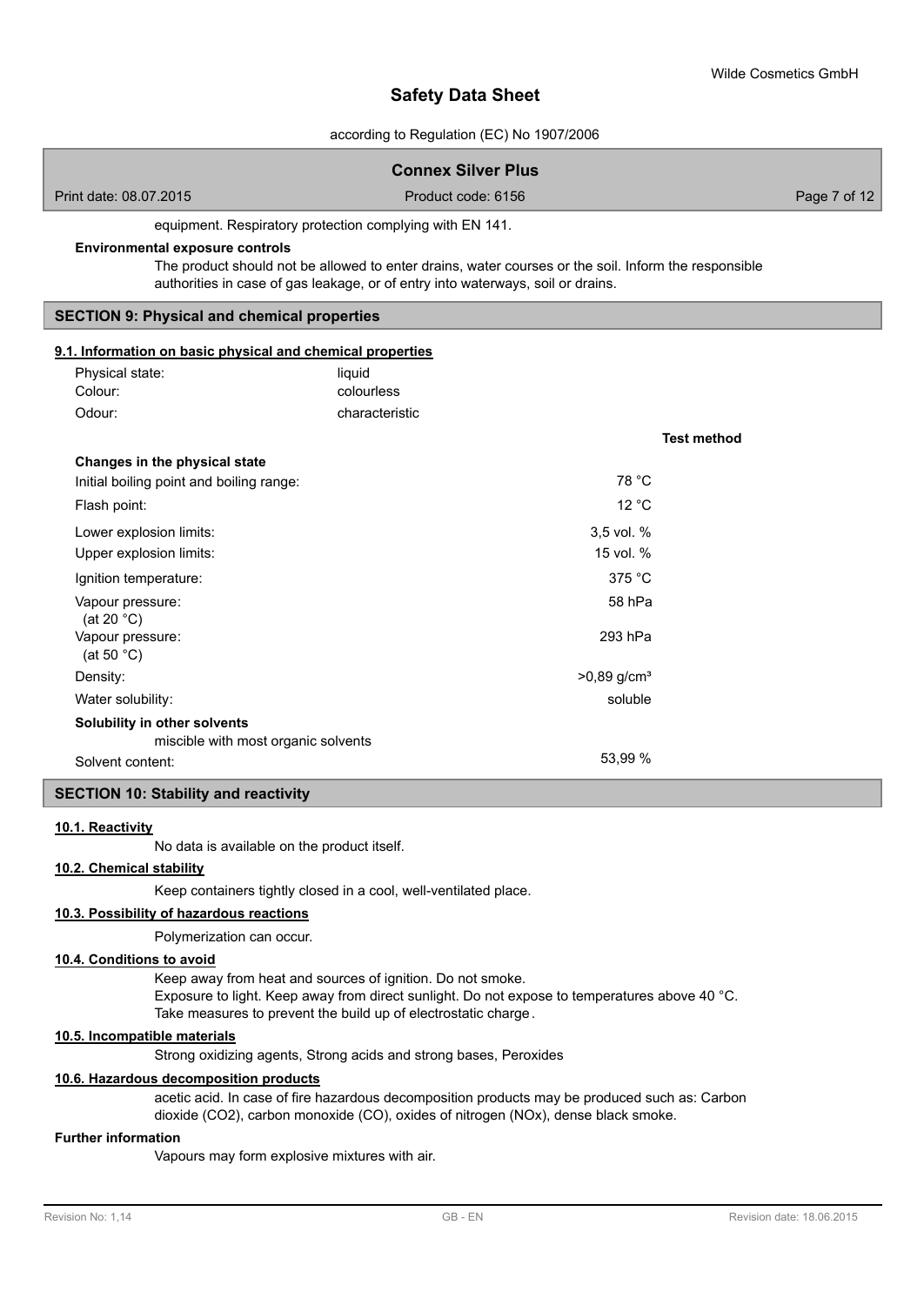according to Regulation (EC) No 1907/2006

# **Connex Silver Plus**

Print date: 08.07.2015 **Product code: 6156** Page 8 of 12

# **SECTION 11: Toxicological information**

# **11.1. Information on toxicological effects**

# **Toxicocinetics, metabolism and distribution**

No data is available on the product itself.

# **Acute toxicity**

| CAS No     | Chemical name               |             |             |         |               |  |  |  |
|------------|-----------------------------|-------------|-------------|---------|---------------|--|--|--|
|            | Exposure routes             | Method      | Dose        | Species | <b>Source</b> |  |  |  |
| 868-77-9   | 2-hydroxyethyl methacrylate |             |             |         |               |  |  |  |
|            | loral                       | <b>LD50</b> | 5050 mg/kg  | Rat     |               |  |  |  |
|            | Idermal                     | <b>LD50</b> | >5000 mg/kg | rabbit  |               |  |  |  |
| 84434-11-7 | Acylphosphine               |             |             |         |               |  |  |  |
|            | oral                        | <b>LD50</b> | >5000 mg/kg | 'rat    |               |  |  |  |
|            | dermal                      | <b>LD50</b> | >2000 mg/kg | rat     |               |  |  |  |

# **Specific effects in experiment on an animal**

No data is available on the product itself.

# **Practical experience**

# **Other observations**

Health injuries are not known or expected under normal use.

#### **Further information**

Harmful if swallowed. Effects due to ingestion may include: Nausea, narcosis, Weakness, Dizziness, Unconsciousness. If inhaled: Irritation of mucous membranes, Dizziness. Repeated exposure may cause skin dryness or cracking.

# **SECTION 12: Ecological information**

## **12.1. Toxicity**

No data is available on the product itself.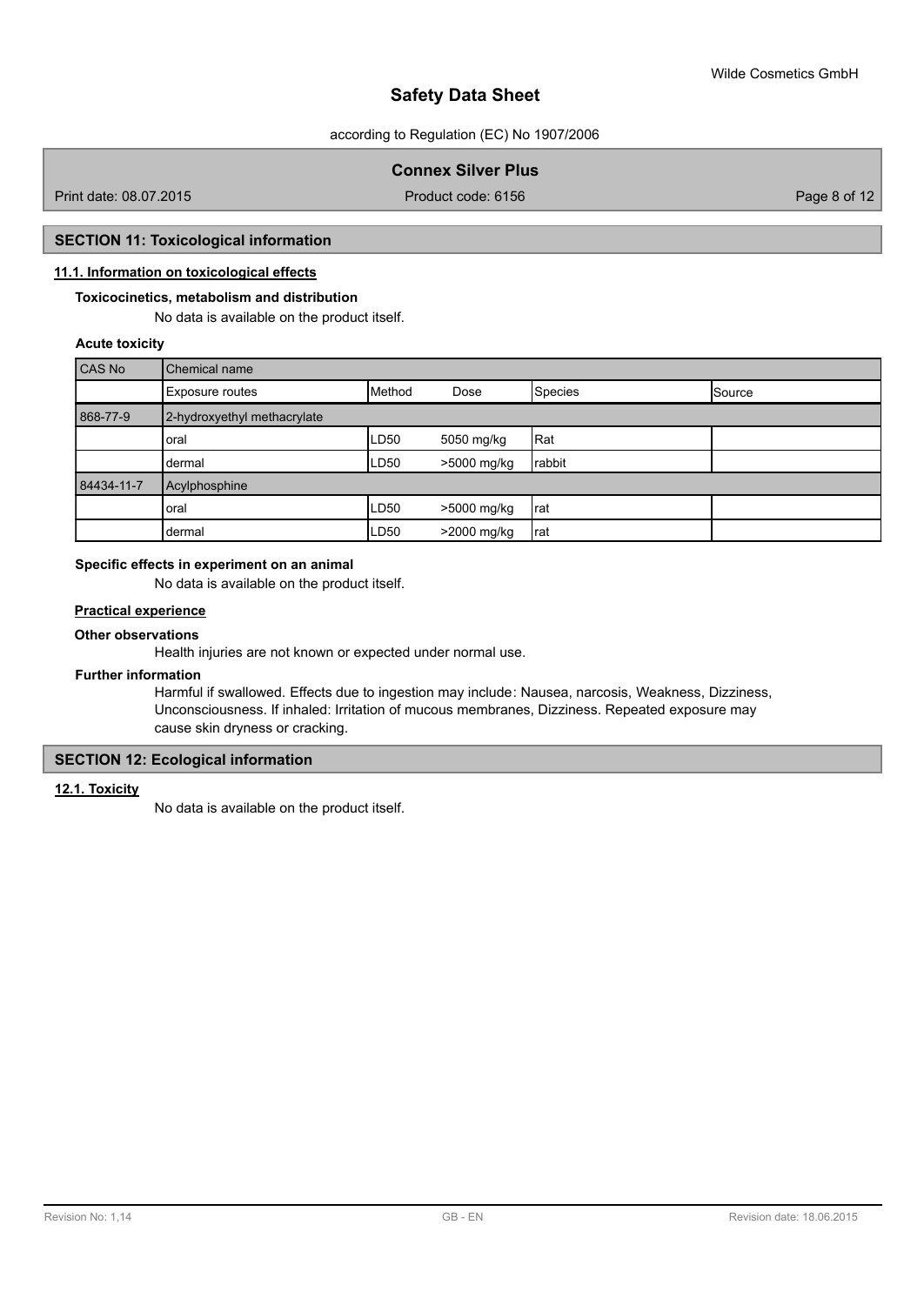### according to Regulation (EC) No 1907/2006

## **Connex Silver Plus**

Print date: 08.07.2015 **Product code: 6156** Product code: 6156 Page 9 of 12

| CAS No     | Chemical name               |                   |              |                |                                                 |                                    |  |  |
|------------|-----------------------------|-------------------|--------------|----------------|-------------------------------------------------|------------------------------------|--|--|
|            | Aquatic toxicity            | Method            | Dose         |                | $[h]   [d]$ Species                             | Source                             |  |  |
| 868-77-9   | 2-hydroxyethyl methacrylate |                   |              |                |                                                 |                                    |  |  |
|            | Acute fish toxicity         | <b>LC50</b>       | 227 mg/l     |                | 96 h Pimephales promelas                        |                                    |  |  |
|            | Acute algae toxicity        | ErC <sub>50</sub> | 836 mg/l     |                | 72 h Selenastrum capricornutum<br>(green algae) | <b>IOECD Test Guideline</b><br>201 |  |  |
|            | Acute crustacea toxicity    | <b>EC50</b>       | 380 mg/l     |                | 48 h Daphnia magna (Water<br>flea)              | <b>OECD Test Guideline</b><br>202  |  |  |
|            | Algea toxicity              | NOEC              | 400 mg/l     |                | 3 d Selenastrum capricornutum<br>(green algae)  | <b>IOECD Test Guideline</b><br>201 |  |  |
|            | Crustacea toxicity          | <b>NOEC</b>       | $171$ mg/l   |                | 2 d Daphnia magna (Water<br>lflea)              | <b>OECD Test Guideline</b><br>202  |  |  |
|            | Acute bacteria toxicity     | (8560 mg/l)       |              | 3 <sub>h</sub> |                                                 |                                    |  |  |
| 84434-11-7 | Acylphosphine               |                   |              |                |                                                 |                                    |  |  |
|            | Acute fish toxicity         | <b>LC50</b>       | 1,89 mg/l    |                | 96 h Brachydanio rerio (zebra<br>fish)          | <b>OECD Test Guideline</b><br>203  |  |  |
|            | Acute algae toxicity        | ErC <sub>50</sub> | $>1-10$ mg/l | 72 hl          |                                                 | <b>OECD Test Guideline</b><br>201  |  |  |
|            | Acute crustacea toxicity    | <b>EC50</b>       | 10-100 mg/l  |                | 48 h Daphnia magna (Water<br>flea)              | <b>OECD Test Guideline</b><br>202  |  |  |

# **12.2. Persistence and degradability**

No data is available on the product itself.

| CAS No     | Chemical name               |         |    |        |  |  |  |  |
|------------|-----------------------------|---------|----|--------|--|--|--|--|
|            | Method                      | Value   | d  | Source |  |  |  |  |
|            | Evaluation                  |         |    |        |  |  |  |  |
| 868-77-9   | 2-hydroxyethyl methacrylate |         |    |        |  |  |  |  |
|            |                             | 92-100% | 14 |        |  |  |  |  |
|            | Readily biodegradable.      |         |    |        |  |  |  |  |
| 84434-11-7 | Acylphosphine               |         |    |        |  |  |  |  |
|            |                             | 10%     | 28 |        |  |  |  |  |
|            | Not readily biodegradable.  |         |    |        |  |  |  |  |

# **12.3. Bioaccumulative potential**

No data is available on the product itself.

# **Partition coefficient n-octanol/water**

| <b>CAS No</b>   | <b>IChemical name</b>       |            |                  |        | Log Pow |
|-----------------|-----------------------------|------------|------------------|--------|---------|
| 868-77-9        | 2-hydroxyethyl methacrylate |            |                  |        | 0,42    |
| 84434-11-7      | Acylphosphine               |            |                  |        | 2,91    |
| <b>BCF</b>      |                             |            |                  |        |         |
| $C^{\text{AC}}$ | $l$ Chamical namo           | <b>DOC</b> | <b>IC</b> posice | Conrra |         |

| $  -$    |                                   |                          |         |        |
|----------|-----------------------------------|--------------------------|---------|--------|
| CAS No   | Chemical name                     | <b>BCF</b>               | Species | Source |
| 868-77-9 | 12-hydroxyethyl<br>l methacrylate | $ -$<br>. 34.<br>- 54، ، |         |        |

# **12.4. Mobility in soil**

No data is available on the product itself.

# **12.5. Results of PBT and vPvB assessment**

No data is available on the product itself.

# **12.6. Other adverse effects**

Harmful to aquatic organisms, may cause long-term adverse effects in the aquatic environment.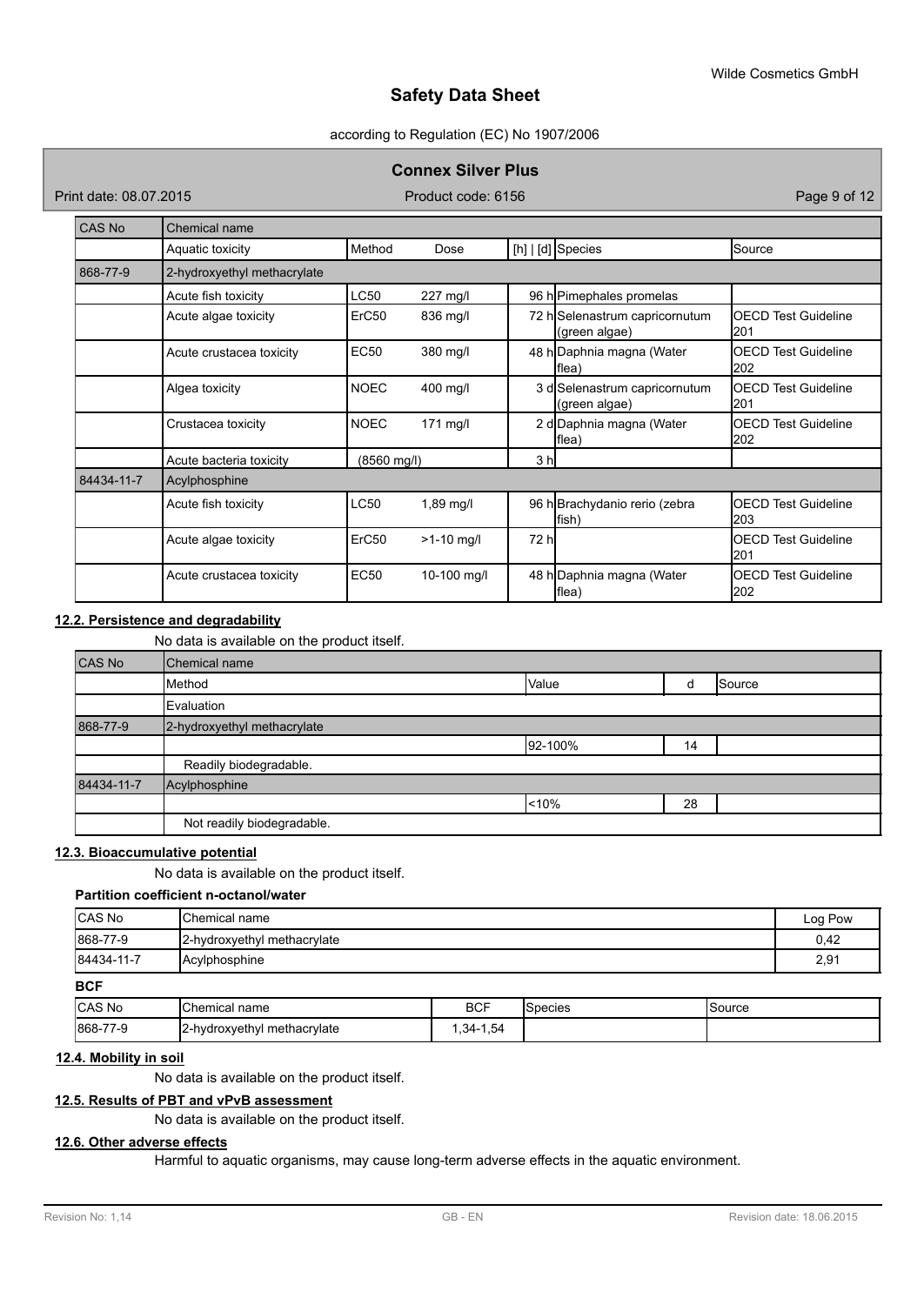according to Regulation (EC) No 1907/2006

# **Connex Silver Plus**

Print date: 08.07.2015 **Product code: 6156** Product code: 6156 **Product code: 6156** Page 10 of 12

## **SECTION 13: Disposal considerations**

#### **13.1. Waste treatment methods**

#### **Advice on disposal**

Dispose of contents/container in accordance with local regulation.

#### **Waste disposal number of waste from residues/unused products**

080111 WASTES FROM THE MANUFACTURE, FORMULATION, SUPPLY AND USE (MFSU) OF COATINGS (PAINTS, VARNISHES AND VITREOUS ENAMELS), ADHESIVES, SEALANTS AND PRINTING INKS; wastes from MFSU and removal of paint and varnish; waste paint and varnish containing organic solvents or other dangerous substances Classified as hazardous waste.

## **Waste disposal number of used product**

WASTES FROM THE MANUFACTURE, FORMULATION, SUPPLY AND USE (MFSU) OF COATINGS (PAINTS, VARNISHES AND VITREOUS ENAMELS), ADHESIVES, SEALANTS AND PRINTING INKS; wastes from MFSU and removal of paint and varnish; waste paint and varnish containing organic solvents or other dangerous substances Classified as hazardous waste. 080111

# **Waste disposal number of contaminated packaging**

WASTES FROM THE MANUFACTURE, FORMULATION, SUPPLY AND USE (MFSU) OF COATINGS (PAINTS, VARNISHES AND VITREOUS ENAMELS), ADHESIVES, SEALANTS AND PRINTING INKS; wastes from MFSU and removal of paint and varnish; waste paint and varnish containing organic solvents or other dangerous substances Classified as hazardous waste. 080111

#### **Contaminated packaging**

Dispose of contents/container in accordance with local regulation.

#### **SECTION 14: Transport information**

#### **Land transport (ADR/RID)**

| 14.1. UN number:                                                | UN 1263        |
|-----------------------------------------------------------------|----------------|
| 14.2. UN proper shipping name:                                  | Paint          |
| 14.3. Transport hazard class(es):                               | 3              |
| <u>14.4. Packing group:</u>                                     | Ш              |
| Hazard label:                                                   | 3              |
|                                                                 |                |
| Classification code:                                            | F <sub>1</sub> |
| Special Provisions:                                             | 163 640C 650   |
| Limited quantity:                                               | 51             |
| Excepted quantity:                                              | F <sub>2</sub> |
| Transport category:                                             | 2              |
| Hazard No:                                                      | 33             |
| Tunnel restriction code:                                        | D/F            |
| Other applicable information (land transport)<br>F <sub>2</sub> |                |
| <b>Inland waterways transport (ADN)</b>                         |                |
| 14.1. UN number:                                                | <b>UN 1263</b> |
| 14.2. UN proper shipping name:                                  | Paint          |
|                                                                 |                |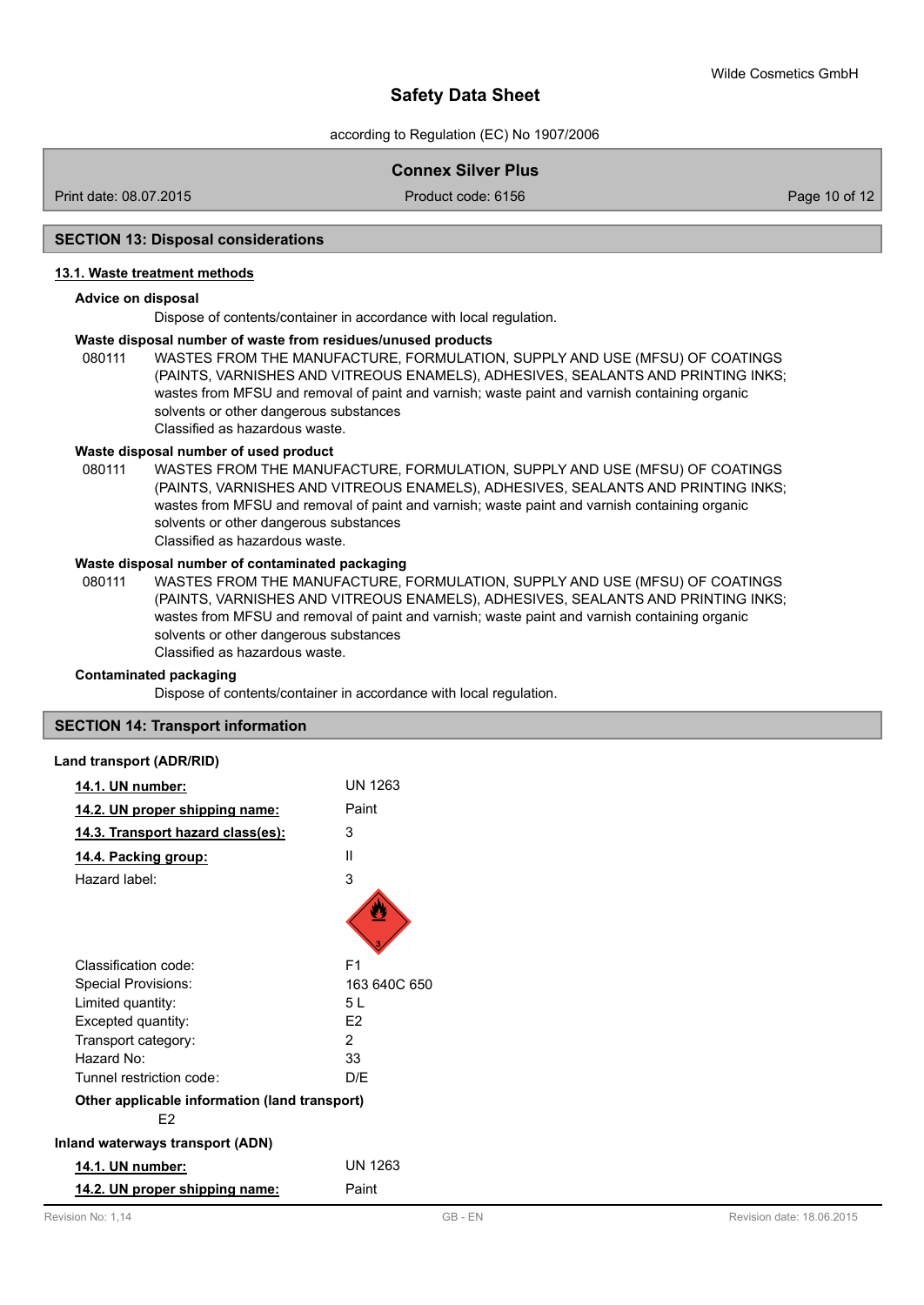# according to Regulation (EC) No 1907/2006

|                                                                             | <b>Connex Silver Plus</b> |               |
|-----------------------------------------------------------------------------|---------------------------|---------------|
| Print date: 08.07.2015                                                      | Product code: 6156        | Page 11 of 12 |
| 14.3. Transport hazard class(es):                                           | 3                         |               |
| 14.4. Packing group:                                                        | $\mathbf{H}$              |               |
| Hazard label:                                                               | 3                         |               |
|                                                                             |                           |               |
| Classification code:                                                        | F1                        |               |
| <b>Special Provisions:</b>                                                  | 163 640C 650              |               |
| Limited quantity:<br>Excepted quantity:                                     | 5L<br>E <sub>2</sub>      |               |
|                                                                             |                           |               |
| Other applicable information (inland waterways transport)<br>E <sub>2</sub> |                           |               |
| <b>Marine transport (IMDG)</b>                                              |                           |               |
| 14.1. UN number:                                                            | <b>UN 1263</b>            |               |
| 14.2. UN proper shipping name:                                              | Paint                     |               |
| 14.3. Transport hazard class(es):                                           | 3                         |               |
| 14.4. Packing group:                                                        | Ш                         |               |
| Hazard label:                                                               | 3                         |               |
| Special Provisions:<br>Limited quantity:                                    | 163<br>5L                 |               |
| Excepted quantity:                                                          | E <sub>2</sub>            |               |
| EmS:                                                                        | F-E, S-E                  |               |
| Other applicable information (marine transport)<br>E <sub>2</sub>           |                           |               |
| Air transport (ICAO)                                                        |                           |               |
| 14.1. UN number:                                                            | <b>UN 1263</b>            |               |
| 14.2. UN proper shipping name:                                              | Paint                     |               |
| 14.3. Transport hazard class(es):                                           | 3                         |               |
| 14.4. Packing group:                                                        | Ш                         |               |
| Hazard label:                                                               | 3                         |               |
| Special Provisions:                                                         | A3 A72                    |               |
| Limited quantity Passenger:                                                 | 1 <sub>L</sub>            |               |
| Passenger LQ:<br>Excepted quantity:                                         | Y341<br>E <sub>2</sub>    |               |
| IATA-packing instructions - Passenger:                                      | 353                       |               |
| IATA-max. quantity - Passenger:                                             | 5L                        |               |
| IATA-packing instructions - Cargo:                                          | 364                       |               |
| IATA-max. quantity - Cargo:                                                 | 60L                       |               |
| Other applicable information (air transport)<br>E <sub>2</sub><br>Y341      |                           |               |